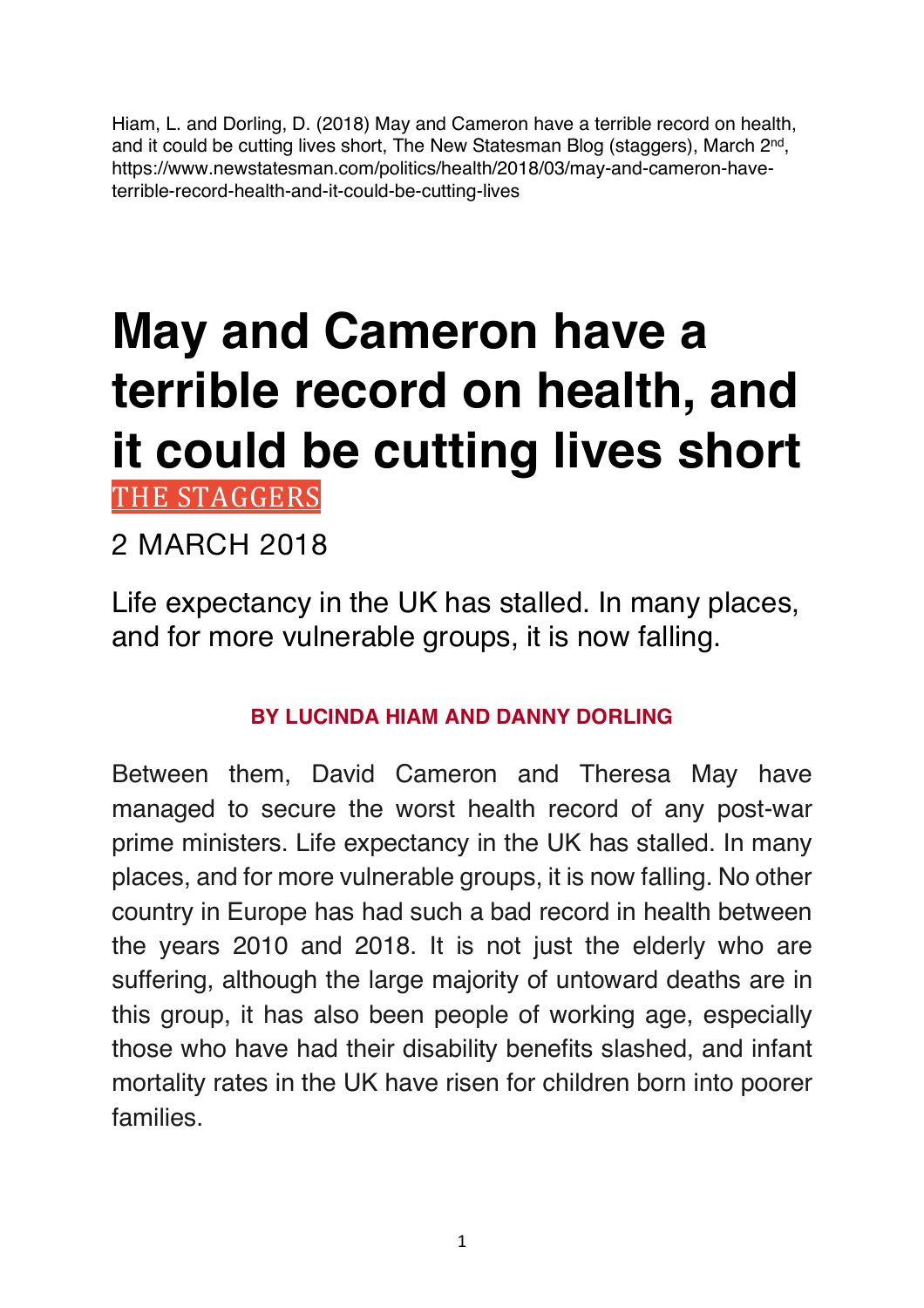The recent UK health record is not only awful in terms of rising mortality for some groups, ranging from poorer babies to elderly women, but also in declining mental health. Some of greatest declines in mental health have been for people who are so ill that they required government employment and support allowance to survive with any decency. By 2016 over 40 per cent of this group between the ages of 16 and 64 and living in England were known to have made suicide attempts in recent years.



Epidemiological studies have shown that new more stringent government tests result in an additional six suicides a year for every 10,000 people re-assessed in an area, an unknown (but of course much higher) increased number of suicide attempts, and many times more suicidal thoughts.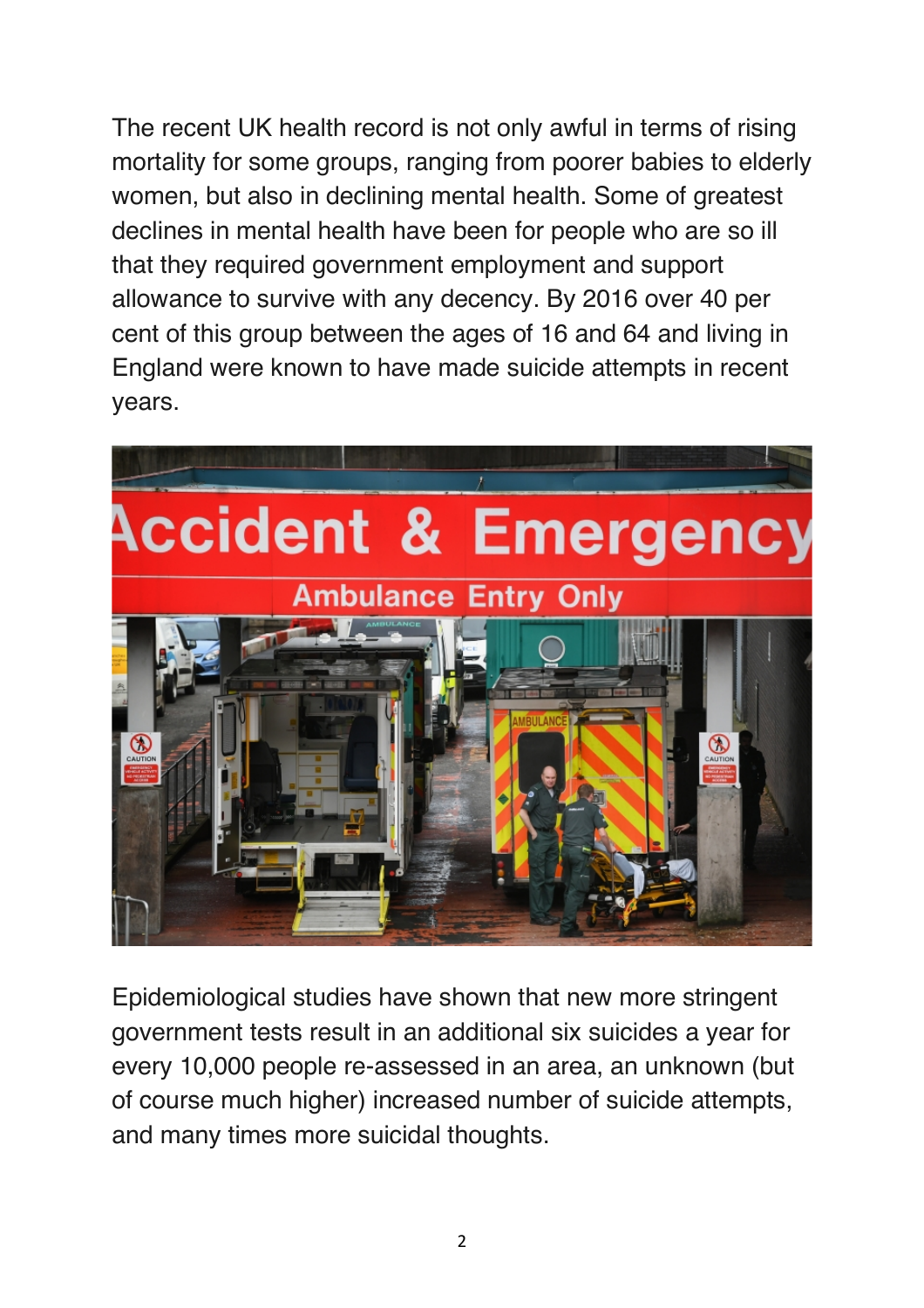British politicians who have held power since 2010 are trying to impose the US model by stealth. This results in poor health in the US, with little "regulation over powerful food and drug companies blinded by greed and arrogance", according to Columbia University's Jeffrey Sachs.

More and more British health services are now "delivered" by "private providers". More and more state facilities are now run by private companies.

Those who suffer the most are the weakest and least powerful. The number of prisoners who have died in custody each year has increased by over 60 per cent since the Conservatives first came to power as part of a coalition in 2010. At the same time deaths among patients with mental illness have increased by more than 200 per cent between 2011 and 2016 and may soon be greater each year than the number in prisons.

## **The NHS Winter Crisis**

Reports of "third world conditions" in NHS hospitals dominated the media this winter. Pictures of ambulances queuing outsides A&Es and patients lying on floors in corridors confirmed the fears many leading medics and academics had warned of: the NHS was not sufficiently funded to be able to respond to a surge in demand. Office for National Statistics (ONS) provisional weekly death data shows 6,346 more people died in the first 4 weeks of 2018 than the average for the last 5 years. This includes the worst year-on-year rise for 50 years in 2014/15. Obviously, this does not allow for changes in population age, but it is certainly a warning sign.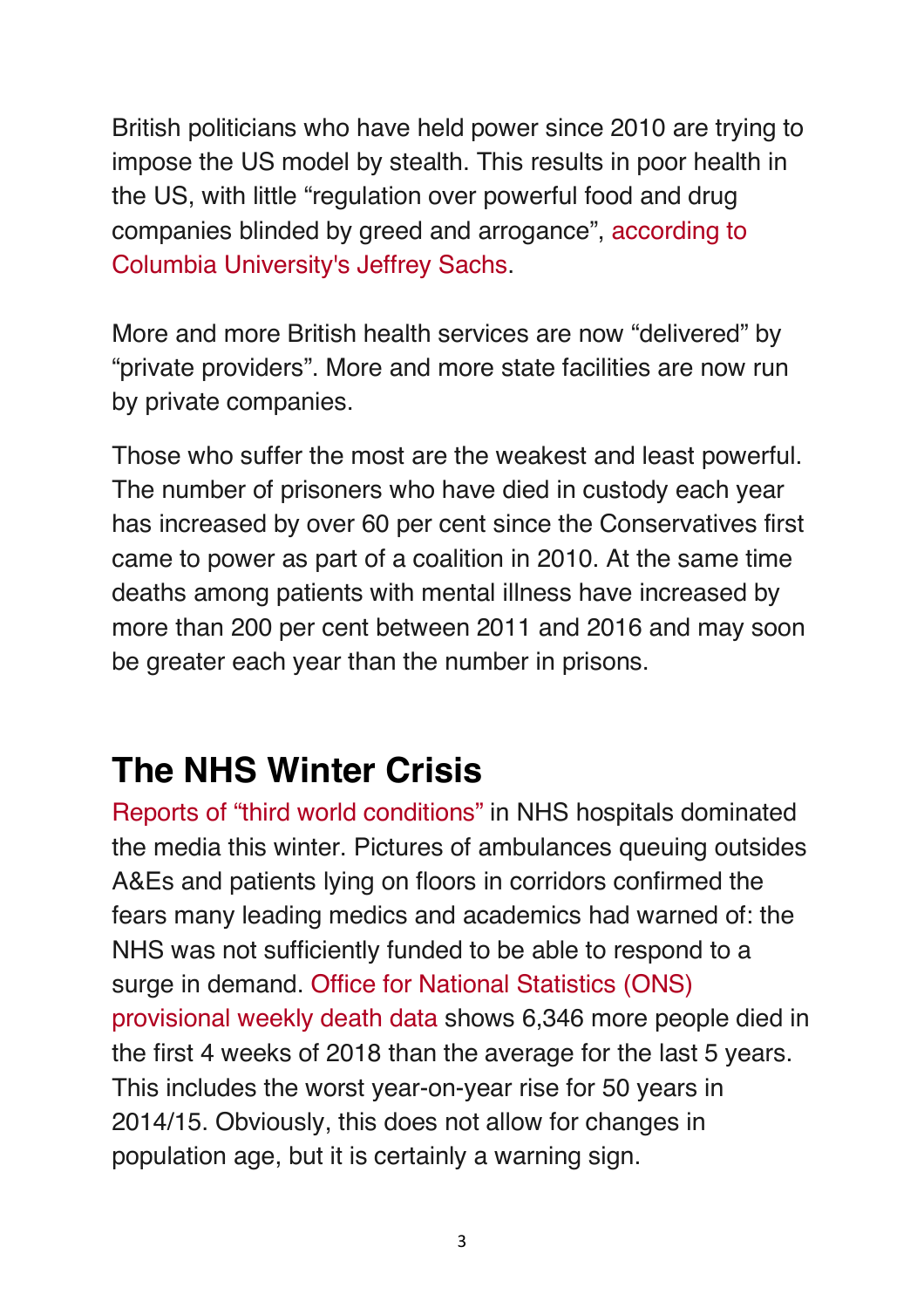Following the 2014/15 winter, when excess deaths soared, concerns were raised that under-funding of health and social care could be linked to the patterns being seen. Last year, Professor Sir Michael Marmot raised the alarm, after government statistics showed stalling life expectancy. There is a growing body of evidence linking austerity, particularly cuts to health and social care, and worsening health outcomes, and rising deaths. Yet, when experts raise concerns, the government, so far, does not react.

## **The government's responses**

The crisis this winter was, to some, predictable. The political choice of austerity has been linked to rise in food banks, homelessness, suicide rates, infant mortality, and, increasingly, to a greater number of deaths. The significance of the number of deaths was previously disputed, but with the official ONS figures now available, comparison of the 2016-based projection to the 2014 reveals 120,000 lives "cut short", thus projecting many more in the future.

The numbers are not disputable. But what underlies these deaths is. Whilst a growing number of experts turn to the cuts in health and social care as the cause, some still believe influenza to be the culprit, or an unknown infectious agent. Data error is no longer a viable alternative.

Experts do not dispute that what has happened is significant. Yet, despite multiple warnings from heads of Royal Colleges,